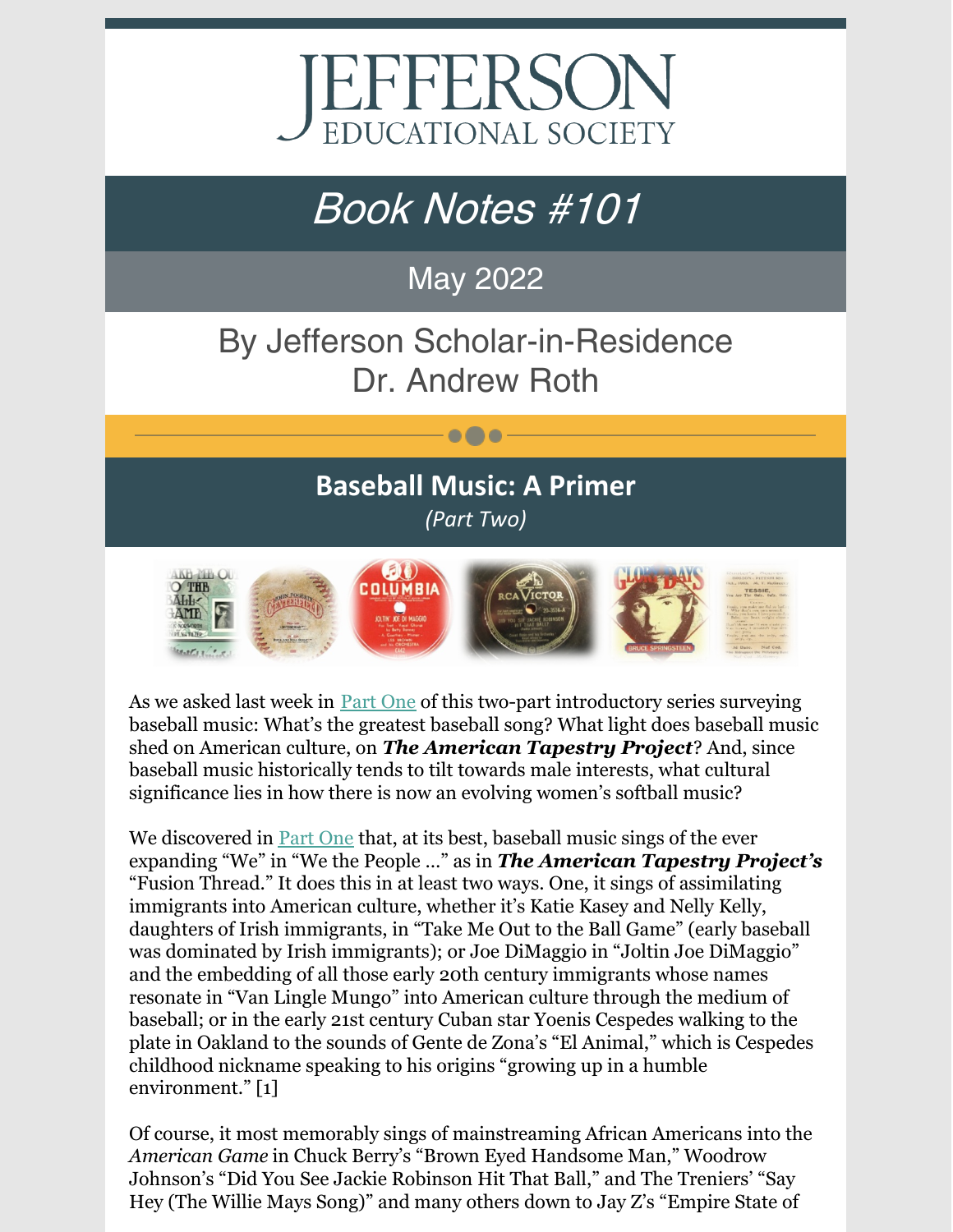Mind."

Whether they live in Omaha, Nebraska, Erie, Pennsylvania, northern New Jersey, or Queens, New York, part of the enduring loyalty of Americans of Italian ancestry to the New York Yankees results from the Yankees signing Joe DiMaggio in the 1930s. DiMaggio wasn't the first Italian American to play major league baseball, but "Joltin Joe" was the first authentic Italian American star giving the lie to his era's anti-immigration bigots. Recorded by Les Brown and His Band of Renown, "Joltin Joe DiMaggio" sings:

#### *from* Joltin Joe DiMaggio

Hello Joe, whatta you know? We need a hit so here I go Ball one (Yea!) Ball two (Yea!) Strike one (Booo!) Strike two (Kill that umpire!) A case of [Wheaties](https://genius.com/11835676/The-les-brown-orchestra-joltin-joe-dimaggio/A-case-of-wheaties)

He started [baseball's](https://genius.com/11835669/The-les-brown-orchestra-joltin-joe-dimaggio/He-started-baseballs-famous-streak-thats-got-us-all-aglow-hes-just-a-man-and-not-a-freak-joltin-joe-dimaggio) famous streak [That's](https://genius.com/11835669/The-les-brown-orchestra-joltin-joe-dimaggio/He-started-baseballs-famous-streak-thats-got-us-all-aglow-hes-just-a-man-and-not-a-freak-joltin-joe-dimaggio) got us all aglow He's just a man and not a [freak](https://genius.com/11835669/The-les-brown-orchestra-joltin-joe-dimaggio/He-started-baseballs-famous-streak-thats-got-us-all-aglow-hes-just-a-man-and-not-a-freak-joltin-joe-dimaggio) Joltin' Joe [DiMaggio](https://genius.com/11835669/The-les-brown-orchestra-joltin-joe-dimaggio/He-started-baseballs-famous-streak-thats-got-us-all-aglow-hes-just-a-man-and-not-a-freak-joltin-joe-dimaggio) … [2]

"Joltin Joe DiMaggio" performed by Les Brown and His Orchestra can be heard [here](https://www.youtube.com/watch?v=evB-nXLElZs).

The contributions of African Americans to baseball lore go back much further than 1947's integration of major league baseball. They go back to the late 19th century with Moses "Fleetwood" Walker and into the early 20th century and the Negro Leagues. They include great stories about great players like "Cool Papa" Bell, the Hall of Fame shortstop who was so fast that after flicking the light switch in his hotel room he was in bed before the room got dark. These songs also speak to baseball's ability to break down barriers and to explode racist stereotypes. I remember once when I was a young boy hearing a neighbor utter some vile epithet against Black people (she used different language). Thinking to my 9- or 10-yearold self, I thought "That can't be right because Willie Mays isn't like that." To the extent that I have any sense of racial justice, it dates from that moment and speaks to the power of sport in American society.

Speaking of Willie Mays, in 1955, a rhythm and blues group, The Treniers, released "Say Hey (The Willie Mays Song)" celebrating the "Say Hey Kid's" diamond exploits. It included some dialogue by Mays himself. Although the complete lyrics are not available, the song extols Mays' many talents singing:

#### Say Hey (The Willie Mays Song)

He runs the bases like a choo-choo train Swings around second like an aeroplane His cap flies off when he passes third And he heads home like an eagle bird.

Say hey, say who?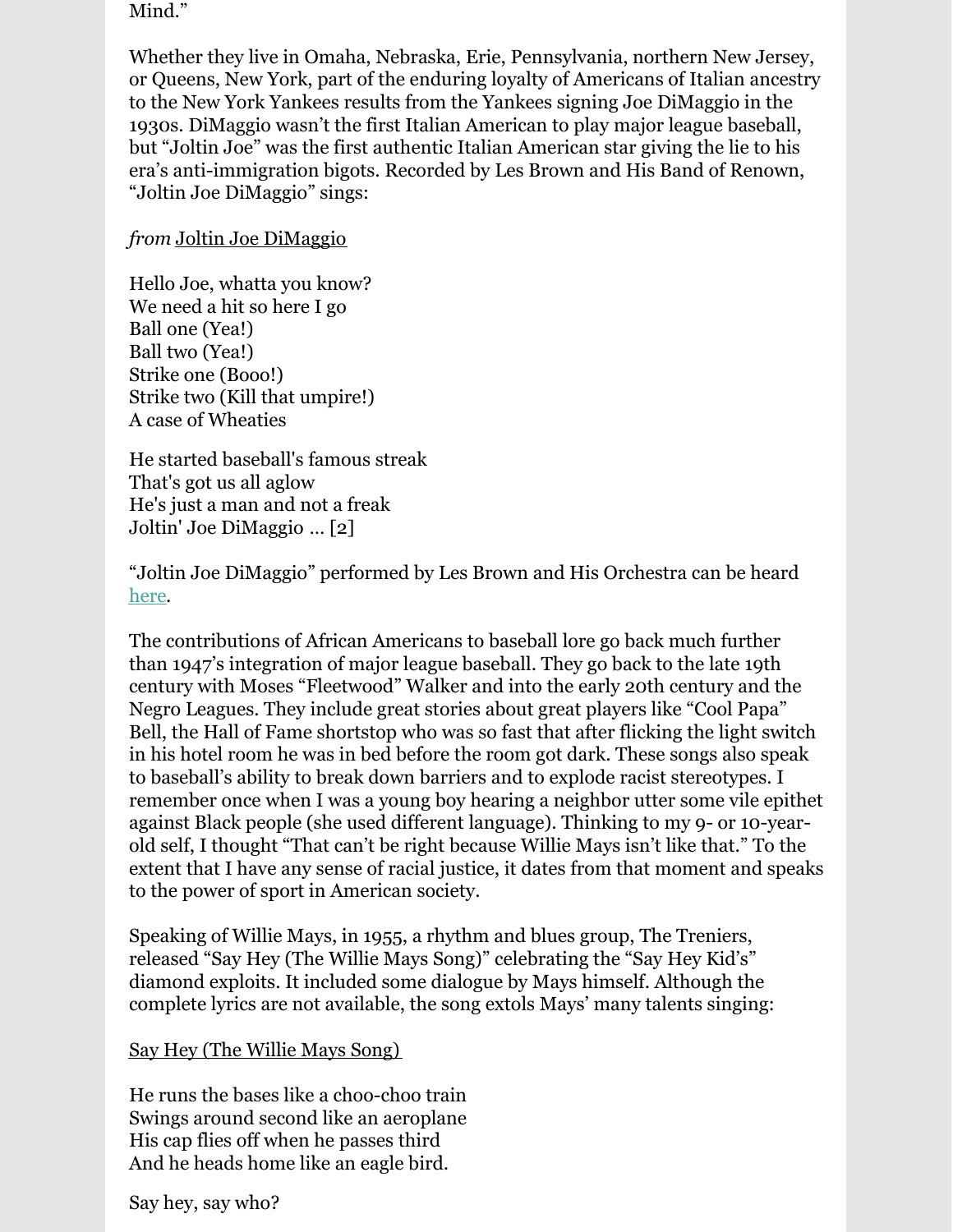Say Willie Say hey, say who? Swinging at the plate Say hey, say who? Say Willie That Giants kid is great [3]

A version of "Say Hey (The Willie Mays Song)" with Willie Mays himself and The Treniers can be heard [here](https://www.youtube.com/watch?v=UduDreaZq6c). But before Willie Mays there were Jackie Robinson and Larry Doby. One can argue that the great civil rights progress of the 1950s and 1960s was spurred by the integration of professional sports. The civil rights movement is much older than that, of course, but it finally found traction in the 1950s and sports played no small part. Although this is about baseball, it began in 1946 in the National Football League with Marion Motley and Bill Willis on Paul Brown's original Cleveland Browns. But, for most Americans, the epochal day was April 15, 1947, when Jackie Robinson debuted with the Brooklyn Dodgers followed quickly in July 1947 by the Cleveland Indians' Larry Doby. Almost immediately, artists and musicians celebrated. Also, a musical hit by Count Basie and His Orchestra, 1949's "Did You See Jackie Robinson Hit That Ball" by Woodrow "Buddy" Johnson's orchestra was, as Mark Preston says, "a joyous tribute to a man who'd literally changed the face of the game." [4] Its lyrics sing of Jackie Robinson, but also of Satchel Paige, Roy Campanella and Larry Doby. They ask:

#### *from* Did You See Jackie Robinson Hit That Ball

Did you see Jackie Robinson hit that ball? It went zoomin cross the left field wall. Yeah boy, yes, yes. Jackie hit that ball.

And when he swung his bat, the crowd went wild, because he knocked that ball a solid mile. Yeah boy, yes, yes. Jackie hit that ball. Satchel Page [Paige] is mellow,

so is Campanella, Newcombe and Doby, too. But it's a natural fact, when Jackie comes to bat, the other team is through.

Did you see Jackie Robinson hit that ball? Did he hit it boy, and that ain't all. He stole home. Yes, yes, Jackie's real gone. [5]

The original Decca Records version of "Did You See Jackie Robinson Hit That Ball" by Buddy Johnson and His Orchestra can be heard [here](https://www.youtube.com/watch?v=eiM5E6oTM70).

Mark Preston quotes Chuck Berry's biographer Bruce Pegg, who said Berry's song "Brown Eyed Handsome Man" was "rock and roll's first Black pride song." [6] One of rock and roll's founding legends, Berry wrote the song in 1955 after visiting several minority areas in California and seeing a woman shouting at police who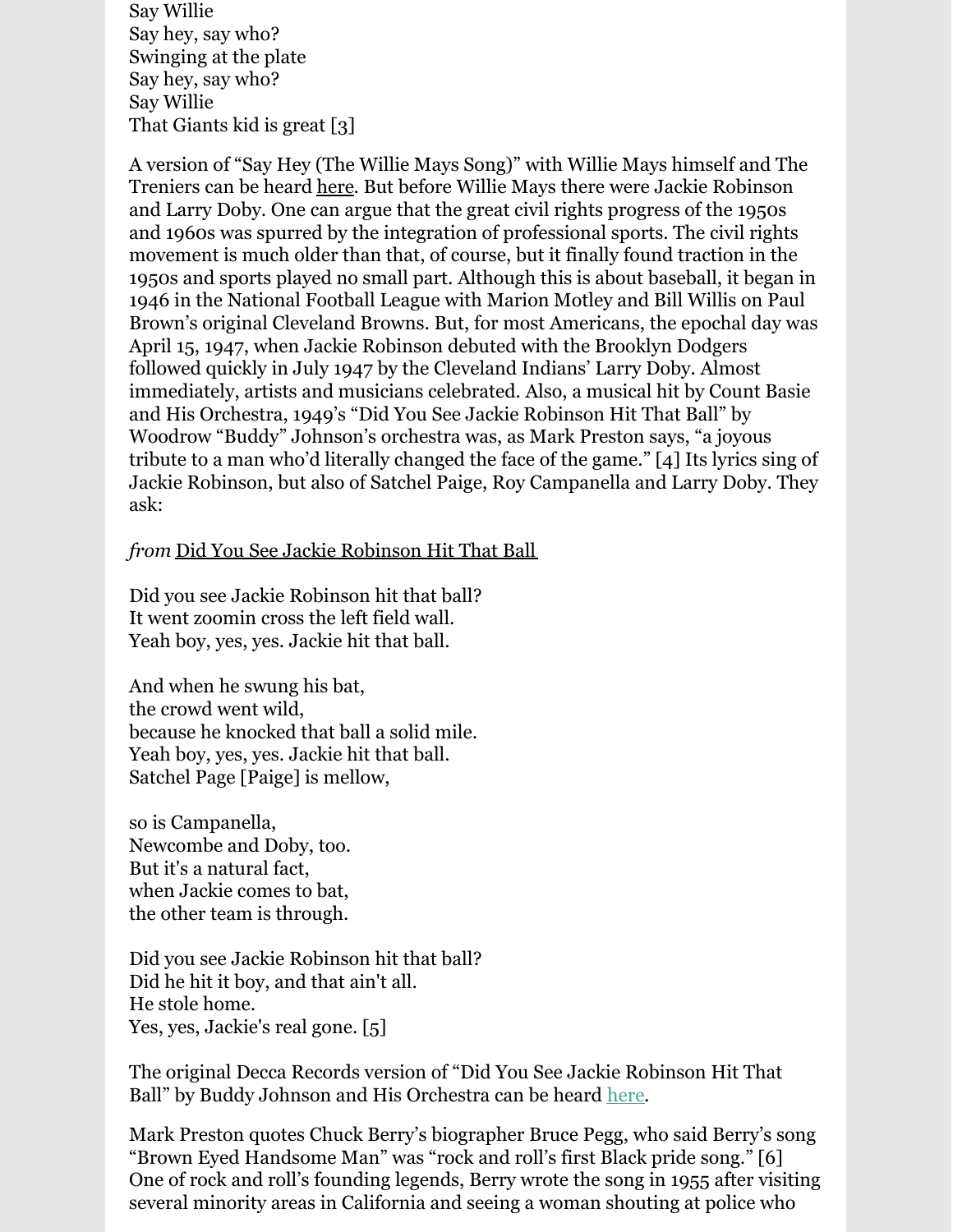were arresting a Hispanic man. [7] Berry released it in 1956 and in his 1957 album *After School Session*. In 1950s America, the song created controversy because it implicitly sang of white women yearning for a brown-eyed, handsome man – "the Venus de Milo lost her arms wrestling for a brown eyed man." Curiously, if you search for the song's lyrics today, you find lyrics from Berry's "No Particular Place to Go," which was released in the early 1960s. Covered by a number of artists, "Brown Eyed Handsome Man" was a hit for Buddy Holly, and it is under his name one finds Berry's lyrics singing of Black pride in Jackie Robinson. Its final verse sings:

*from* Brown Eyed Handsome Man

… Well-a two, three the count with nobody on He hit a high fly into the stands A-rounding third he was a-heading for home It was a brown eyed handsome man That won the game it was a brown eyed handsome man. [8]

A video of Chuck Berry performing the original 1957 version of "Brown Eyed Handsome Man" can be heard [here](https://www.youtube.com/watch?v=3AfD1cEZvKs).

In addition to singing of social justice, baseball music can be inspirational and healing. New York Yankee fan Neil Diamond's "Sweet Caroline" has been played as the unofficial Boston Red Sox anthem since 1997 when team employee Amy Tobey played it because a friend had recently given birth to a daughter named "Caroline." Years later Diamond revealed it's actually named as a birthday gift for Caroline Kennedy. [9] Some fans loved it, others loathed it, but in 2002 after a Red Sox executive saw how fans sang it during the eighth inning, it was made a Red Sox tradition. It was cemented into Boston lore when at the first game at Fenway Park after the 2013 Boston Marathon Bombing Neil Diamond himself sang it as part of the "Boston Strong" movement.

A video of that April 20, 2013 experience can be heard [here](https://www.youtube.com/watch?v=ZAo_kM_z_38).

When not sending social messages, most baseball music sings of the simple joy of going to a ball game, like Alabama's "Cheap Seats," or waxes nostalgic, sometimes with a twinge of might-have-beens, like Bruce Springsteen's "Glory Days," or glories in long-delayed victory finally won, like Eddie Vedder's "All the Way," or, at its best, like John Fogerty's bursting with optimism "Centerfield," does all three at once.

Just like going to an Erie Seawolves game, where for less than the cost of a tank of gas to go to Cleveland or Pittsburgh to see 'big league' baseball, you can see real, high-quality baseball played by young ballplayers whose names you do not know while sitting in seats literally within arm's reach of the field, the country band Alabama's "Cheap Seats" celebrates the minor league experience. The players might not be the best (although some of them are), the beer's priced right, and we're not sure where the team sits in the standings, still it's baseball on a summer's eve. What else do you need? Released in 1993 in its album of the same name, "Cheap Seats" sings:

#### *from* Cheap Seats

The game was close, we'll call it a win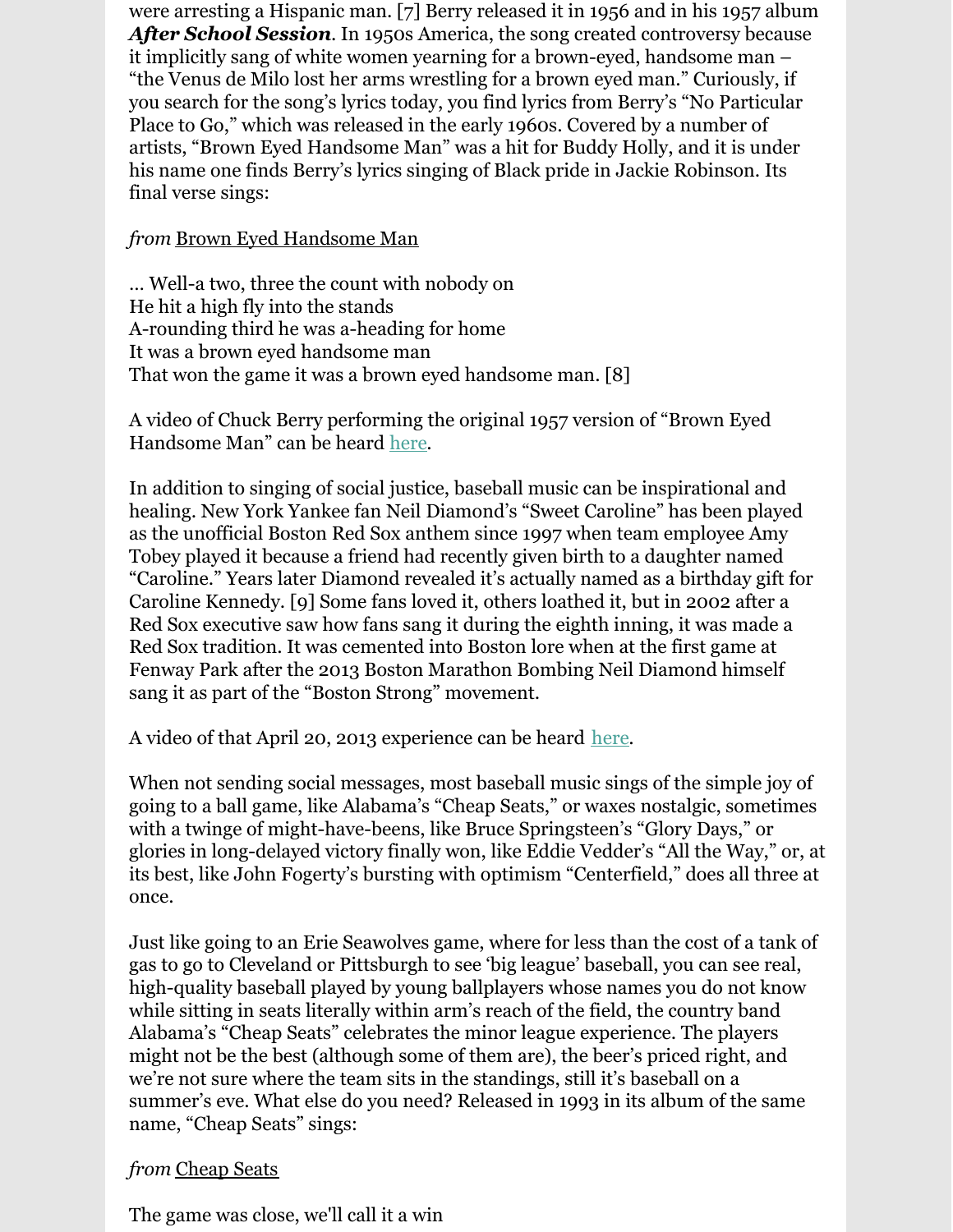Go off to toast the boys again That local band is back in town They got a kinda minor league sound They're not that bad, they're not that good But all in all it's understood We wanna dance, they wanna play We wouldn't have it any other way

We like our beer flat as can be We like our dogs with mustard and relish We got a great pitcher what's his name Well we can't even spell it We don't worry about the pennant much We just like to see the boys hit it deep There's nothing like the view from the cheap seats … [10]

Before drawing this two-part series on baseball music to a conclusion by examining the three best baseball songs not titled "Take Me Out to the Ball Game," let's circle back to a question I asked at the beginning of both last week's Part One and this week's Part Two: What are the best songs about women's softball?

Now, you might ask what this has to do with baseball music. Fair enough, but one of the trends in American culture since the 1970s has been the rise of women's sports, in particular softball, basketball, and soccer. On a purely personal note, one of my great experiences was founding a local college's women's soccer team in the 1980s and leading it to the first ever NCCAA Division II Women's Final Four in 1988. In a similar vein, the rise of women's softball has been one of the great godsends to professional baseball, for, as we watched the then-Cleveland Indians play, I don't remember who sometime during the 20-oughts, a Cleveland Guardians official asked me, "Look around the ballpark – what do you see?"

Myopically, I replied "What do you mean?" He said look at all the women. Not just the mothers with their families and women with dates, although nowadays you don't actually know who brought whom, but all the other women sitting in groups of two, three, four, or more. He said they're saving the game; they represent an increasing percentage of all baseball fans. If baseball survives the demise of the Baby Boomers and Gen X, it will be all the new women fans who saved it. He attributed the boom, maybe boomlet, in women fans to the rise of softball. There is now, he said, two or three generations of women who have played softball. They understand the game. They know what they're watching, and they've become some of baseball's most ardent fans. As I thought about what he said, I thought about a former female colleague of mine who is both a former softball player and who knows more about baseball than any three or four guys you might choose at random and decided his observations were right.

Women's softball is booming, hardly news, and it's an important part of baseball's future, but, interestingly enough, there does not appear to be any softball music, or music specifically about the joys of playing softball. To the extent that there are any listings of "softball music," Pat Benatar's "Hit Me With Your Best Shot" shows up most often. There is, however, a rich trove of softball walk-up music; in fact, there is a Top 108 at Flosoftball.com topped by Led Zeppelins' "Whole Lotta Love," "Dangerous" by the Ying Yang Twins," with "Paranoid" by Black Sabbath at #5, and Beyonce's "Partition" at #6. [11]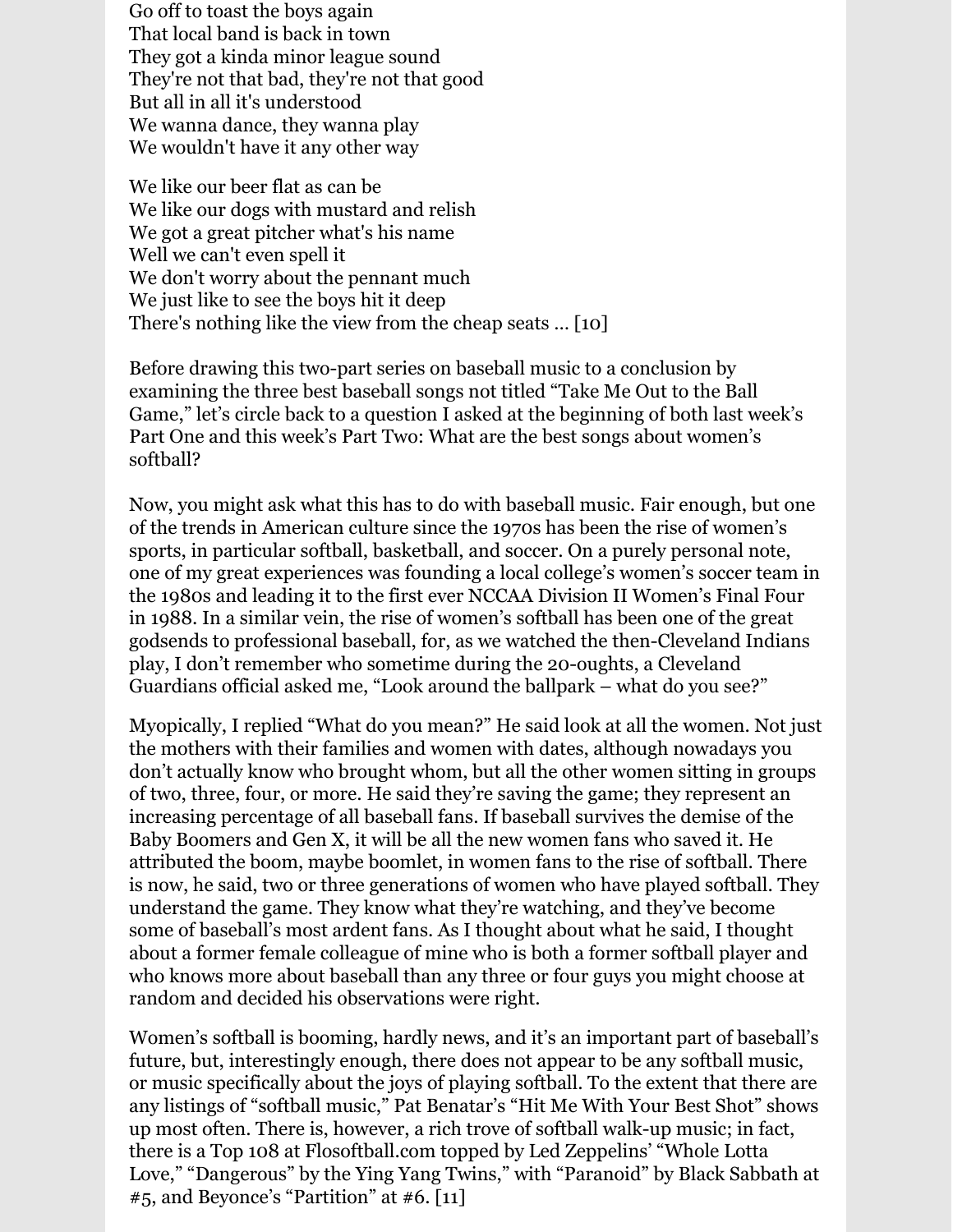So, while we await softball music's arrival, what are the three best baseball songs not titled "Take Me Out to the Ball Game"? To make my personal list, a song needs to have a hint of nostalgia, perhaps twinged with a trace of regret, celebrate long delayed victory's final arrival and look to the future with optimism and hope. Not many do all of that, but the three we'll look at next collectively strike all the right notes.

Bruce Springsteen's "Glory Days" tells of his chance encounter with an old friend who was a great high school baseball player. Having a beer together, they talk about old times. The friend, who, unlike Springsteen, did not grow up to become a great rock star, nevertheless went to college, graduated, and lives a successful life. But a life that perhaps never quite recaptures the spirit, the glory, of his high school days. I need to tread carefully here, for Springsteen is respectful of his friend, but the song touches many of the same chords other great artists have played upon – fame's fleeting glory, the passing of youth, and the yearning in middle age and older for one more taste of youthful passion. It's what F. Scott Fitzgerald meant in *The Great Gatsby* describing Gatsby's nemesis Tom Buchanan as one who "would drift on forever seeking a little wistfully for the dramatic turbulence of some irrecoverable football game." [12] Or, most memorably, A.E. Housman's "To An Athlete Dying Young":

#### *from* To An Athlete Dying Young

The time you won your town the race We chaired you through the market-place; Man and boy stood cheering by, And home we brought you shoulder-high.

Today, the road all runners come, Shoulder-high we bring you home, And set you at your threshold down, Townsman of a stiller town.

Smart lad, to slip betimes away From fields where glory does not stay, And early though the laurel grows It withers quicker than the rose … [13]

Housman celebrates the athlete who died young, before his skills waned, memory of his exploits faded, and all he had left were stories about how good he had been – before he became a "has-been." Springsteen and his friend recall their youthful triumphs, but while the friend wants "to recapture a little of the glory" of the old times, Springsteen wants to move on. Two friends, one stuck in time, the other moving forward knowing that "Glory days yeah they'll pass you by." The song sings:

#### *from* Glory Days

I had a friend was a big baseball player Back in high school He could throw that speedball by you Make you look like a fool boy Saw him the other night at this roadside bar I was walking in, he was walking out We went back inside sat down had a few drinks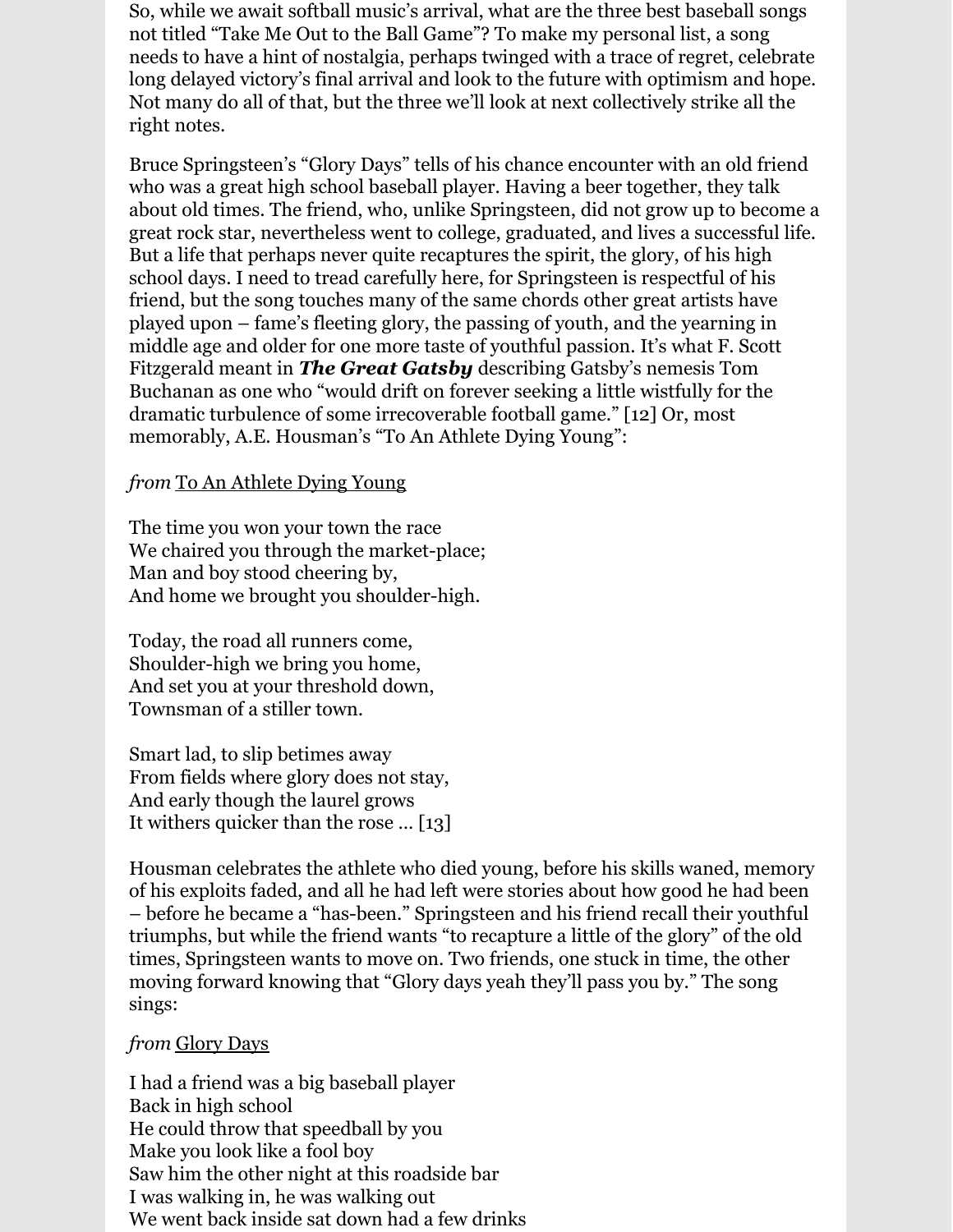But all he kept talking about was Glory days well they'll pass you by Glory days in the wink of a young girl's eye Glory days, glory days. … [14]

The official video of Bruce Springsteen singing "Glory Days" can be found [here](https://www.youtube.com/watch?v=6vQpW9XRiyM).

Pearl Jam lead singer Eddie Vedder, a lifelong Chicago Cubs fan, grew up in Evanston, Illinois. He first attended a Cubs game when he was six and, in that idiosyncratic way only young baseball fans can have, rather than Ernie Banks he idolized Cub outfielder Jose Cardenal. Later, in 2013, playing a concert at Wrigley Field, Vedder got the opportunity to play a game of catch with Banks. Much to his amazement, Banks asked if he could have Vedder's glove. Vedder, in one of those fairy tale stories that are part of baseball's charm, got it back in 2017 when he again played a concert at Wrigley Field. In between, in 2016, the North Side favorites ended their 108-year World Series drought by beating, who else, the Cleveland Indians in seven games. The Guardians, *nee* Indians, in their long and mostly mediocre history, turn up as the foil in any number of historic baseball moments. Maybe someday, as Vedder once sang about his beloved Cubs, they'll go "All the Way." The Cubs have since reverted to their historic level of ineptitude, but in 2016 they did indeed go "All the Way." It's now become their anthem, singing:

#### *from* All the Way

Don't let anyone say that it's just a game For I've seen other teams and it's never the same When you're born in Chicago you're blessed and you're healed The first time you walk into Wrigley Field Our heroes wear pinstripes, heroes in blue Give us the chance to feel like heroes too Forever we'll win and if we should lose We know someday we'll go all the way Yeah, someday we'll go all the way … [15]

The official Eddie Vedder Cubs Song can be found [here](https://www.youtube.com/watch?v=iQWbKqFVoeQ).

There are literally hundreds, probably thousands of baseball songs. This two-part primer surfed the topic, but a deeper dive would find other nuggets like Peter, Paul, and Mary's "Right Field"; Kenny Rogers' "The Greatest"; Jim Nuzzo's "Subway"; "OK Blue Jays," played during the seventh inning stretch of every Blue Jays game; "The Ballad of Ichiro Suzuki" by Ben Gibbard of Death Cab for Cutie; and "Mrs. Robinson," in which Simon and Garfunkel wonder where has Joe DiMaggio gone. Although from the late 1960s, "Mrs. Robinson" seems to have inspired a quarter-century's worth of baseball noir songs, such as "Don't Beat My Ass (With a Baseball Bat)" by the Goo Goo Dolls; "Baseball Buddy" by Buckethead; "Home Run" by Joe Nichols in which the singer whines "Life's been coming at me like a fastball … it's time I hit a home run"; "Baseball Furies" about a fictional gang in 1979s New York City; and "Baseball Bill" by Echo and the Bunnymen, which uses baseball jargon for a nihilist rant.

Maybe it's age, but the appeal of many recent baseball songs' *noirish* negativity escapes me. I'll take the spirit of the song rated on just about every Top 10 Baseball Songs' list as number two and no worse than number three, John Fogerty's "Centerfield," which Maury Brown says "combines the best of music and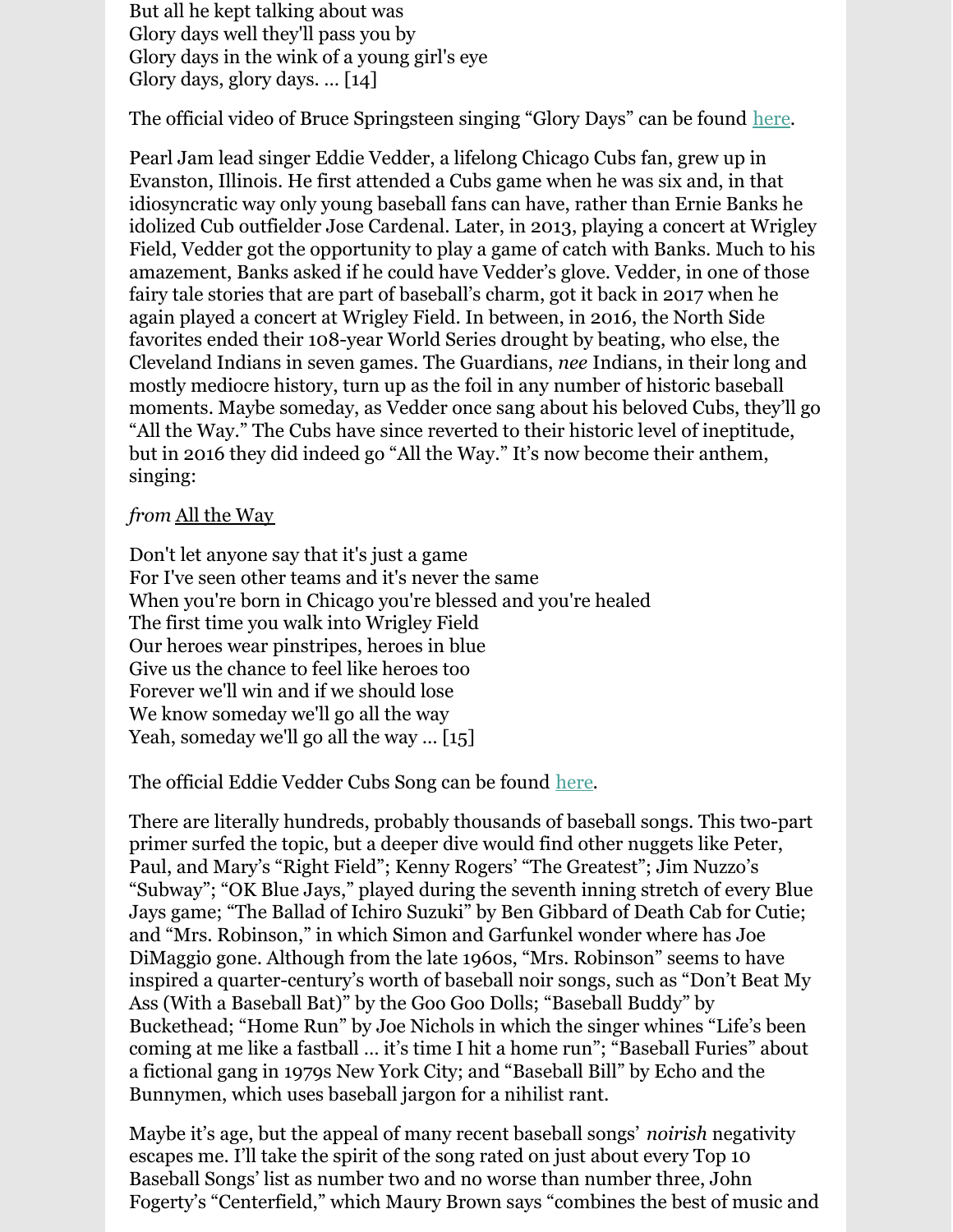the national pastime." [16] Jim Beviglia, in *American Songwriter: The Craft of Music,* says Fogerty's centerfield is "the aural equivalent of May's catch" in the 1954 World Series, the catch, as we've noted, came off the bat of the Cleveland Indians's Vic Wertz and is considered the greatest in baseball history. [17]

Fogerty, who was the lead singer for Credence Clearwater Revival, recorded "Centerfield" after an almost 10-year hiatus in his career. Originally only a minor hit as a single, Fogerty included it in his 1985 album "Centerfield." If "Take Me Out to the Ball Game" is baseball's national anthem, then Fogerty's "Centerfield" is its designated hitter. Most people assume "Centerfield" refers to Willie Mays, since Fogerty grew up in California. He says growing up in the late-1940s and early to mid 1950s before the Giants moved to San Francisco and listening to the stories his father told him, he focused on Mickey Mantle and Duke Snider. The song's title comes from a sense he had ever since he was a little boy that the centerfielder was "the guy" on the team; as Fogerty says the centerfielder always "seemed to hit all the home runs and was the 'rock star' of the team." [18] The song also references Chuck Berry's "Brown Eyed Handsome Man" as way of honoring Jackie Robinson, because, as Fogerty says, "The most important thing in our culture at the time," the 1940s/50s, "was breaking the color barrier. It took baseball far too long, but it's good they finally did. And for all he endured and how he held himself up, he's someone anyone could look up to." [19]

With its optimism, its "put me in the game, coach" spirit, "Centerfield" sings of that hope characterizing both spring training and new student orientation. I always thought orientation one of the happiest parts of the college year, because, just like spring training, it was full of hope, no one was throwing curveballs or giving tests, and everyone was a winner. As we all know, eventually the tests come and they start throwing curveballs, but Fogerty sings of the spirit with which that moment must be met when he croaks in his inimitable voice:

#### *from* Centerfield

Well, beat the drum and hold the phone – the sun came out today! We're born again, there's new grass on the field. A-roundin' third, and headed for home, it's a brown-eyed handsome man; Anyone can understand the way I feel.

Oh, put me in, Coach – I'm ready to play today; Put me in, Coach – I'm ready to play today; Look at me, I can be Centerfield … [20]

Baseball music – the sounds of the seasons singing, if we can only listen, singing of those common objects of our love binding Americans together.

#### Play ball!

*To actually hear these songs, listen to my The American Tapestry Project available on WQLN NPR1's website and other podcast sites, which can be found [here](https://www.wqln.org/Listen/Podcasts/The-American-Tapestry-Project).*

> -- Andrew Roth, Ph.D. Scholar-in-Residence The Jefferson Educational Society [roth@jeserie.org](mailto:roth@jeserie.org)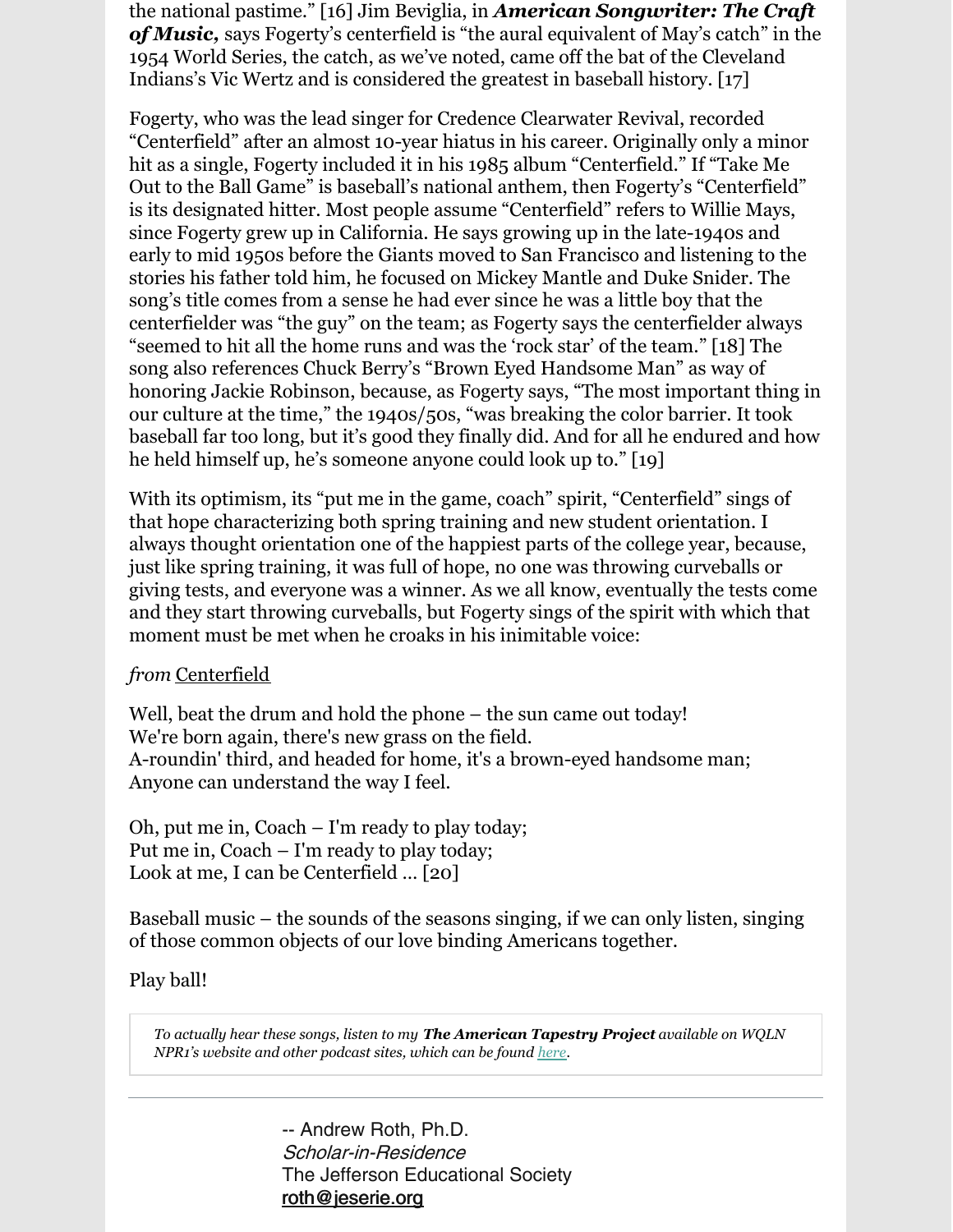This content is copyrighted by the Jefferson 2022.



#### **Photo Credits**

*"Take Me Out to the Ball Game* " at **Wikicommons** available [here](https://commons.wikimedia.org/wiki/File:TakeMeOutBallgameCover.jpg) accessed April 25, 2022. *John Fogerty "Centerfield"* at **PowerPop.blog** available [here](https://powerpop.blog/2020/02/19/john-fogerty-centerfield/) accessed April 25, 2022. *"Joltin Joe DiMaggio"* at **RateYourMusic.com** available [here](https://rateyourmusic.com/release/single/les-brown/joltin-joe-dimaggio-the-nickel-serenade-the-coin-machine-song-1/) accessed April 25, 2022. *"Did You See Jackie Robinson Hit That Ball"* at **You Tube** available [here](https://www.youtube.com/watch?v=eiM5E6oTM70) accessed April 25, 2022. *Bruce Springsteen "Glory Days"* at **Amazon.com** available [here](https://www.amazon.com/glory-days-same-rpm-single/dp/B00412C1WS) accessed April 25, 2022. *"Tessie"* at **Wikipedia, the free encyclopedia**, available [here](https://en.wikipedia.org/wiki/Tessie) accessed April 25, 2022.

#### **End Notes**

- 1. *"Cue la musica"* at **ESPN.com** available [here](https://www.espn.com/mlb/story/_/id/8910295/boston-red-sox-david-ortiz-latino-baseball-players-find-connection-heritage-music-espn-magazine) accessed April 30, 2022.
- 2. Les Brown and His Orchestra, *"Joltin Joe DiMaggio, lyrics"* at **GENIUS** available [here](https://genius.com/The-les-brown-orchestra-joltin-joe-dimaggio-lyrics) accessed April 29, 2022.
- 3. The Treniers with Willie Mays, *"Say Hey (The Willie Mays Song), lyrics"* at **Lyrics On Demand** available [here](https://www.lyricsondemand.com/soundtracks/a/aboutlastnightlyrics/sayheywilliemayslyrics.html) accessed April 29, 2022.
- 4. Preston, Mark. "Pop Goes the Baseball" in **Memories and Dreams: The Official Magazine of the National Baseball Hall of Fame and Museum** (Opening Day 2022, V.44, No.2), pp. 32-33.
- 5. Johnson, Woodrow "Buddy," *"Did You See Jackie Robinson Hit That Ball"* in **The Library of Congress** available [here](https://www.loc.gov/collections/jackie-robinson-baseball/articles-and-essays/baseball-the-color-line-and-jackie-robinson/did-you-see-jackie-robinson-hit-that-ball/) accessed April 29, 2022.
- 6. Preston, cited above, p. 33.
- 7. *"Brown Eyed Handsome Man"* in **Wikipedia, the free encyclopedia** available [here](https://en.wikipedia.org/wiki/Brown_Eyed_Handsome_Man) accessed April 30, 2022.
- 8. *"Brown Eyed Handsome Man"* at **AZlyrics** available [here](https://www.azlyrics.com/lyrics/buddyholly/browneyedhandsomeman.html) accessed April 30, 2022; also quoted in Preston, cited above, p. 33.
- 9. Slane, Kevin. *"How 'Sweet Caroline' became Fenway's beloved (and detested) ballpark anthem"* at **Boston.com** available [here](https://www.youtube.com/watch?v=3AfD1cEZvKs) accessed April 30, 2022.
- 10. Alabama, *"Cheap Seats, lyrics"* at **Songfacts** available [here](https://www.songfacts.com/lyrics/alabama/the-cheap-seats) accessed April 30, 2022.
- 11. Sievers, Chez, *"The Greatest Walk Up Songs of All Time"* at **Flosoftball** available [here](https://www.flosoftball.com/articles/5048535-the-greatest-walk-up-songs-of-all-time) accessed April 30, 2022.
- 12. Fitzgerald, F. Scott. *The Great Gatsby*. (New York: Charles Scribner Classics, 1925), p. 23.
- 13. Housman, A.E. *"To An Athlete Dying Young,"* in *The Collected Poems of A.E. Housman.* (New York: Holt, Rinehart and Winston, 1965), pp. 32-33.
- 14. Springsteen, Bruce. "*Glory Days"* at **LyricFind** available [here](https:) accessed April 30, 2022.
- 15. Vedder, Eddie. *"All the Way"* at **LyricFind** available here.
- 16. Brown, Maury, *"Center of Attention,"*in **Memories and Dreams: The Official Magazine of the National Baseball Hall of Fame and Museum** (Opening Day 2022, V.44, No.2), p. 29.
- 17. Beviglia, Jim. "*Behind the Song: 'Centerfield' by John Fogerty*" at **American Songwriter: The Craft of Music** available [here](https://americansongwriter.com/behind-the-song-centerfield-by-john-fogerty/) accessed April 30, 2022.
- 18. Brown, cited above.
- 19. Ibid.
- 20. Fogerty, John. *"Centerfield, lyrics"* at **Baseball Almanac** available [here](https://www.baseball-almanac.com/poetry/po_scf.shtml) accessed April 30, 2022.

In Case You Missed It

 $\bullet$   $\bullet$   $\bullet$ 

**Subscribe to our [publications](https://lp.constantcontactpages.com/su/OYSOPRt/PublicationsSubscription?source_id=78fcfe0d-7c76-458b-b5d0-189f735c3fbc&source_type=em&c=) mailing list!**

**[Subscribe](https://lp.constantcontactpages.com/su/TXbaxH2/BookNotesSubscription?source_id=78fcfe0d-7c76-458b-b5d0-189f735c3fbc&source_type=em&c=) to our Book Notes mailing list!**